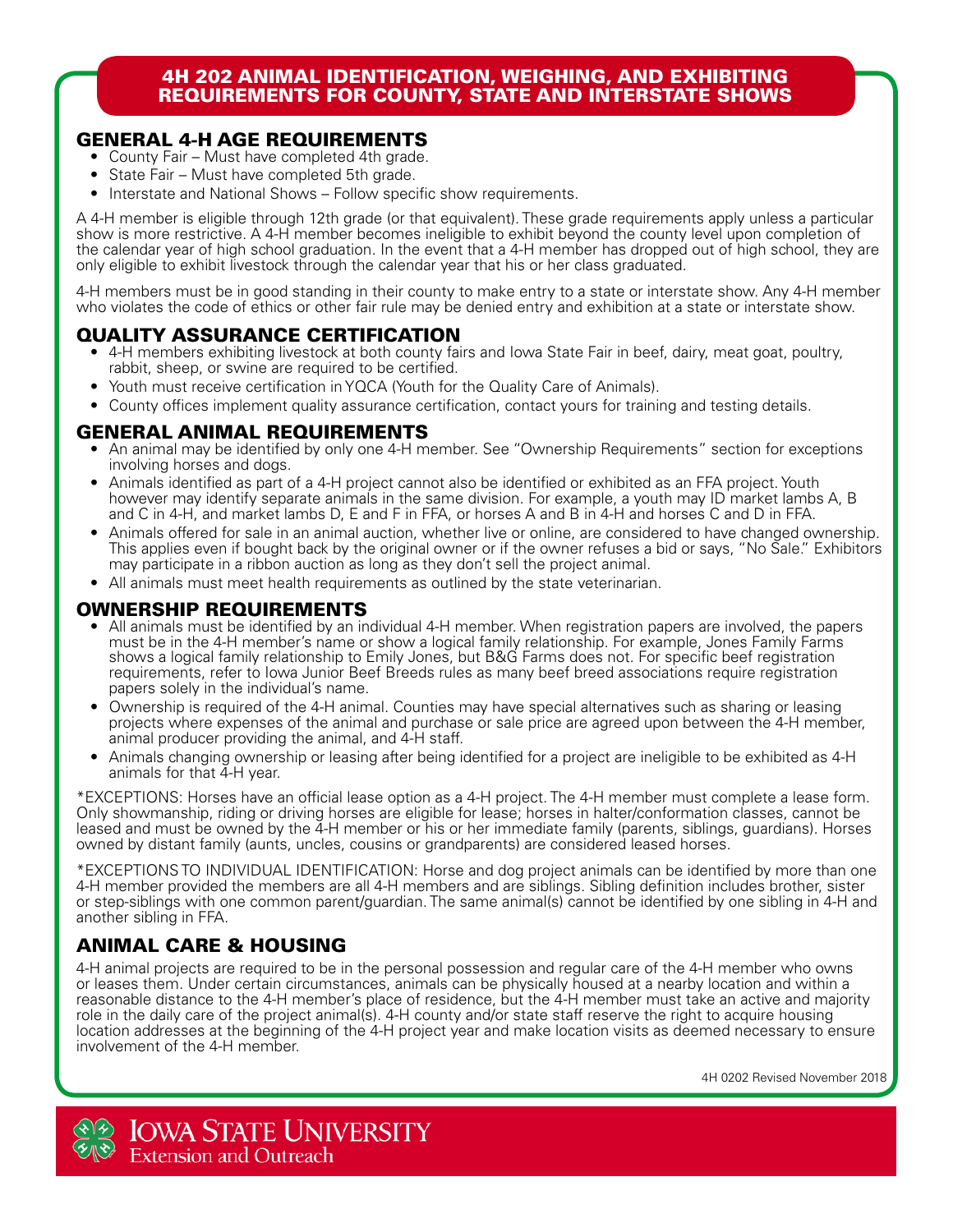## WEIGHING AND TAGGING

Weighing and tagging must be conducted under the direction of state or county 4-H program staff. Weigh-in information may be collected on paper identification forms. ISU Extension and Outreach staff are responsible for entering weigh-in information (i.e. tag, weight, etc.) in 4HOnline, where after, the 4-H member must confirm accuracy and completeness. Animals are not required to weigh-in at the county of residence, but county 4-H staff must be aware and approve animals attending a weigh-in outside the county. 4-H ear tags must be ordered through the Iowa 4-H state office.

### REGIONAL AND NATIONAL SHOWS

- This publication states only Iowa 4-H requirements regarding age of the exhibitor and animal identification and weighing requirements for county and state shows. Each livestock show prints a premium book outlining rules and regulations for that particular show. Most regional and national shows post premium book and entry information on their website.
- Youth are responsible for knowing the rules contained in the premium book.

### IMPORTANT DEADLINES

FEBRUARY 1: All market steers and market heifers must be owned and identified in 4HOnline by February 1. By the time of the weigh-in, the animal(s) must be cared for by the 4-H member. In addition to having an official 4-H tag and beginning weight collected, all Iowa State Fair market beef must have retinal images collected.

MAY 15: All other animals, with the exception of pets, poultry, and rabbits, must be owned and identified by May 15. Rabbits must be identified by July 1. By the time of the weigh-in, the animal(s) must be cared for by the 4-H member. All animals must be identified in 4HOnline. See below pages for specific weigh-in and identification requirements for each species.

## SPECIES ID REQUIREMENTS FOR COUNTY, STATE AND INTERSTATE SHOWS

## MARKET BEEF [STEERS AND HEIFERS]

- Maximum of 10 head can be identified.
- Official Iowa 4-H tag and weighed at a county weigh-in.
- Retinal images (required for State Fair).
- 4HOnline ID required by February 1.

### FEEDER CALF

- Maximum of 6 head can be identified.
- Must be identified properly for county fair requirements (tag, sex, birth date, etc.).

### DAIRY CATTLE

- Maximum of 20 head can be identified.
- 4HOnline ID required by May 15.

### BREEDING BEEF

- Maximum of 10 head can be identified (total for purebred and commercial).
- 4HOnline ID required by May 15, including:
- ◊ All heifers MUST have birth date listed.
- ◊ Iowa State Fair-eligible animals MUST have a tattoo listed (both registered and commercial); calfhood vaccination is not acceptable identification as the primary tattoo. Secondary method of identification for ALL breeding beef is needed. This can be a calfhood vaccination number or an official 4-H ear tag if the animal is not registered.

### DAIRY GOAT

- Maximum of 20 head can be identified.
- 4HOnline ID required by May 15.

#### DOG

- Maximum of 4 head can be identified.
- 4HOnline ID required by May 15.
- Rabies vaccination date and information required.
- Animal can be identified by more than one 4-H member (immediate sibling or step-sibling only), but cannot be identified as 4-H under one sibling and FFA under another sibling.